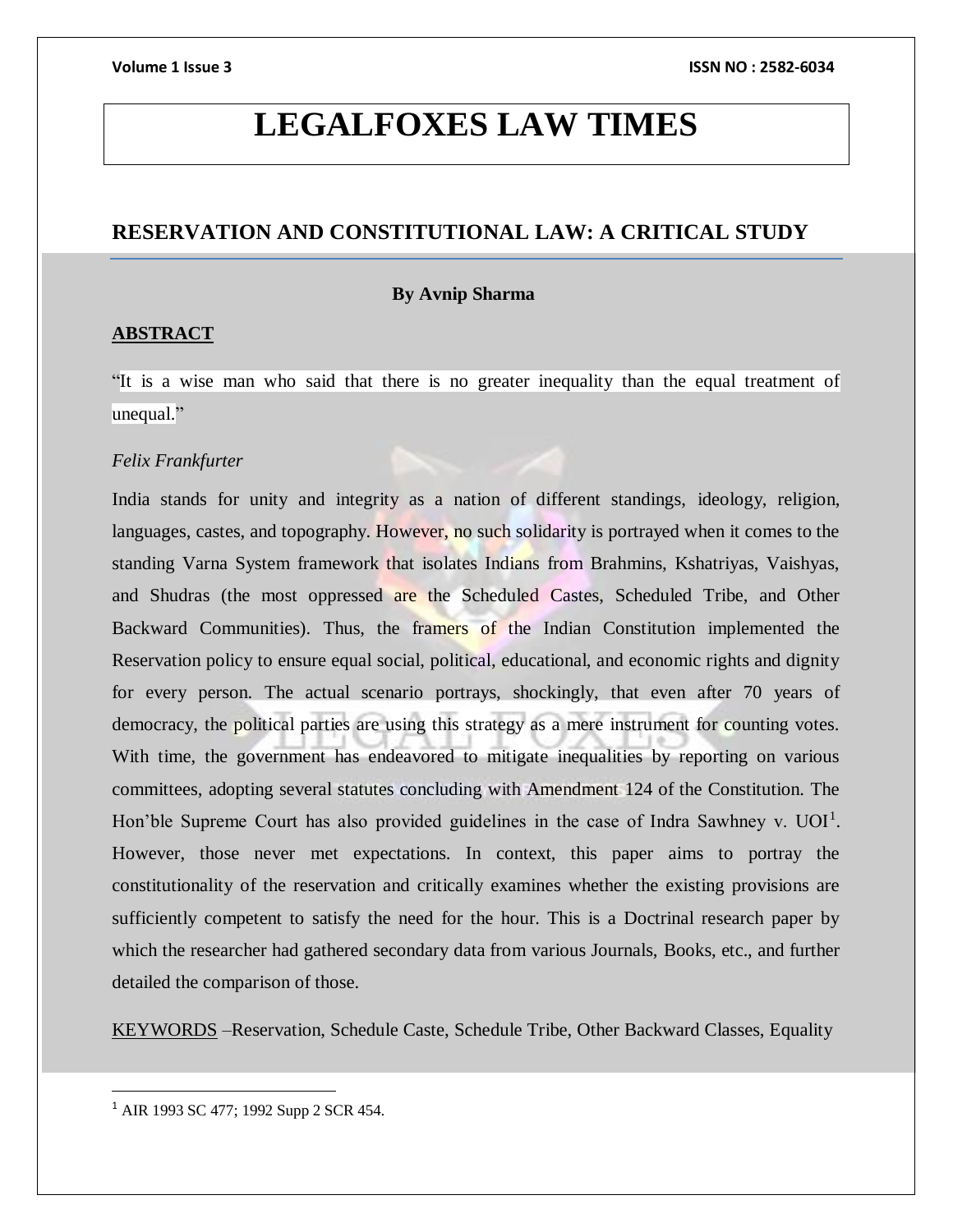$\overline{a}$ 

### **Volume 1 Issue 3 ISSN NO : 2582-6034**

### **INTRODUCTION**

In India, the caste system is deeply enrooted to certain religious as well as sociological ideologies that are quite orthodox and that have ultimately alienated the countrymen from each other while classifying ethnic and minority groups. The result of this socioeconomic marginalization was the vague and illogical purity and pollution principle<sup>2</sup> which indicates that the lower caste people are inherently associated with such unhealthy occupations and are thus stigmatized from the mainstream population of society. Over half of the country's population, today comprises the Scheduled Castes (SC), Scheduled Tribes (ST), and Other Backward Class (OBC).

Since time immemorial, Indian society has observed these social, educational, and economic disparities among its people. Although there was no caste-based division in the Vedic society, it also came into its active form with the emergence of Brahminic culture in the Indian subcontinent. This was, in fact, a contribution by the Brahmins towards their community to ensure certain social, economic, and educational security while at the same time subjecting several other communities to their servant's role. Today's SCs, STs, and OBCs represent those populations that have experienced significant social, cultural, and educational deprivation, eventually lagging developed or advanced populations.

Before independence, the reservation system also favored certain communities. Requests for various forms of racial discrimination had been made in many areas of British India. Shahu, the Maharaja of the princely Kolhapur kingdom, instituted reservation in favor of Non-Brahmin and backward classes in 1882 and 1891<sup>3</sup>, most of which came into force in 1902. He offered free education for all and several hostels were opened to promote their reception.

Ultimately to eradicate the social, educational, and economic disparities caused in the past by purposeful societal discrimination, a reservation policy was thought to be inevitable and justified for those deprived to achieve justice. And, with this, the Constituent Assembly introduced the quota system in India's constitution. Several seats to be filled by election are allocated to the depressed groups of constituencies where they could vote only, although they could vote in other

<sup>&</sup>lt;sup>2</sup> Asst. Prof. Hina Kausar and Kauser Husain, "Reservation in India: Deviating from Its Original Purpose." Law Mantra, Vol. 2, Issue 8 (2015).

<sup>3</sup> Laskar Mehbubul Hassan. "Rethinking Reservation in Higher Education in India", ILI Law Review 29-30 (2012).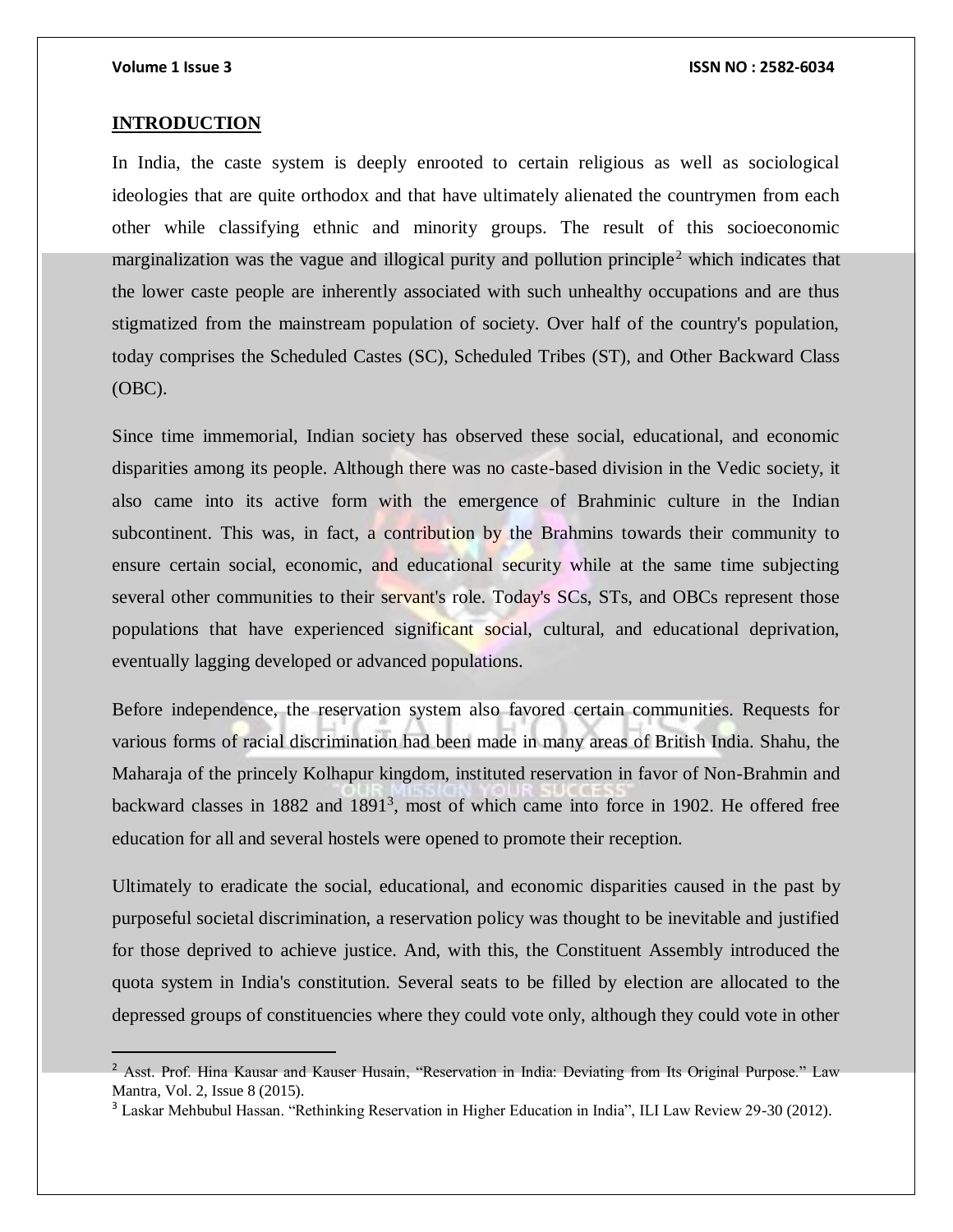$\overline{a}$ 

### **Volume 1 Issue 3 ISSN NO : 2582-6034**

seats as well. The proposal was controversial: Mahatma Gandhi fasted against it in protest but it was favored by Dr. B. R. Ambedkar, becoming the leader of many among the depressed classes. Following negotiations, Gandhi reached an agreement with Dr. Ambedkar to have a single Hindu electorate, with seats reserved for Dalits within. Elections stayed separate for other religions, such as Islam and Sikhism. This has become known as the Poona Pact<sup>4</sup>. In India, the practice of untouchability was a very common form of caste discrimination. The SCs were the primary targets of the operation, which were banned by India's new constitution. In the field of education, reservation as a supporting policy was given to the backward classes so that each of them could obtain a quality education and for that government has reserved a certain number of seats for the SCs, STs, and OBCs in universities and colleges. The seats are reserved for the SC in the quota system, ST is 15 percent, and respectively, 7.5 percent. Leaders such as Rajarshee Shahu Maharaj, Dr. B. R. Ambedkar, too, have taken steps to support those groups.

The problem of reserving employment in the government sector became a problem that was closely linked to ensuring social justice in India. At the same time, it was controversial and prone to conflict especially after the decision to implement the report of the Mandal Commission. The central government 's sudden decision to implement the Mandal Commission Report infused the already dormant and controversial reservation policy with a new life. It sent waves of shock through India's entire society and political platform. In sharp contrast to the government's reaction to the Commission report by Kaka Kalelkar and the Mandal Commission report, it is observable that while the former was subject to intense debate and rejected, the latter was endorsed by all political parties without a whisper of hesitation.

This introduced the Caste-based Reservation System whereby its main intention was to improve the conditions of backward caste and community people at every step that the Constitution framers ultimately aimed at. Nevertheless, expectations never met.

<sup>4</sup> Menon V. P. (Reprinted Ed.), Transfer of Power in India (Orient Blackswan, 1957, 49-50).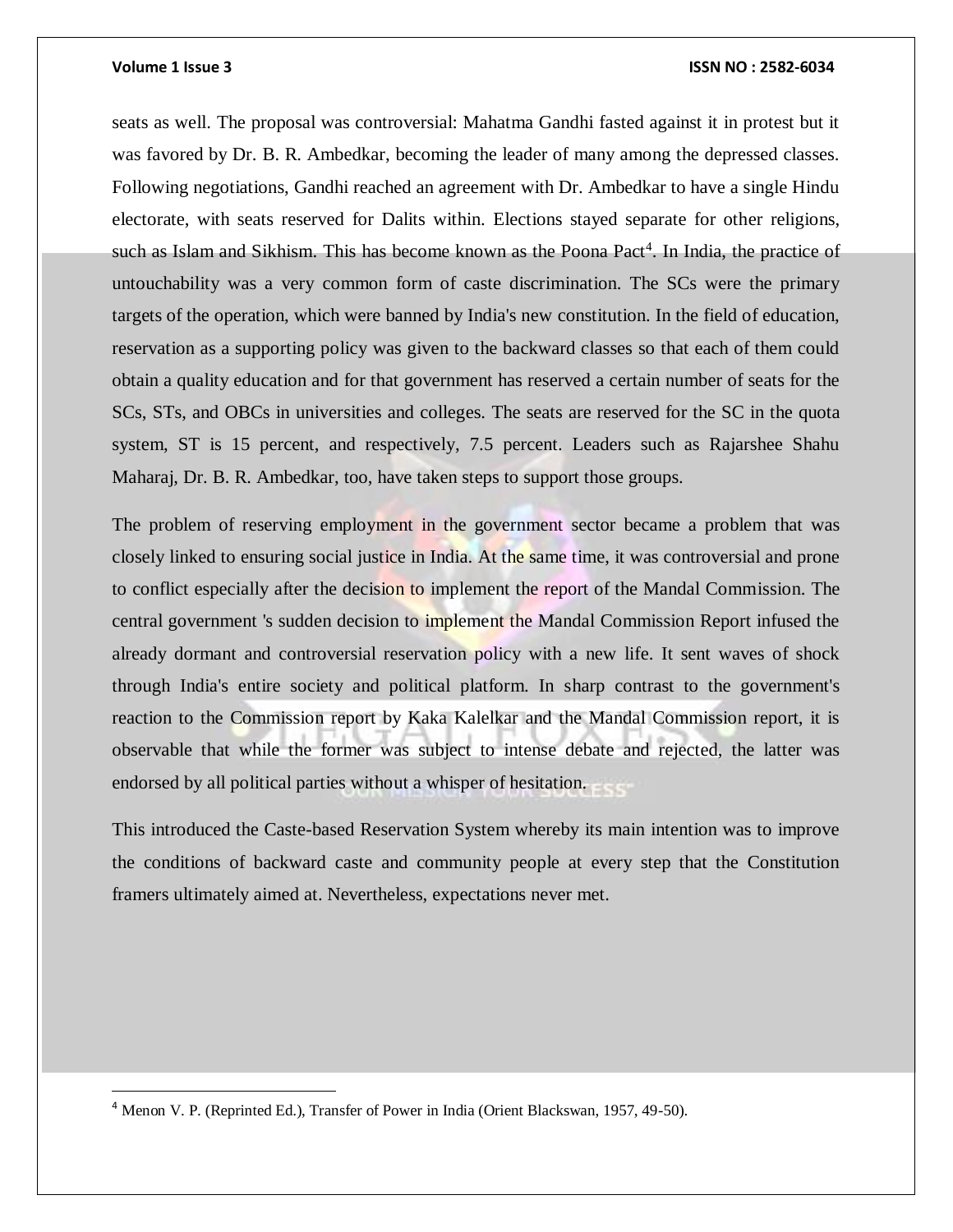### **CONSTITUTIONAL PROVISIONS OF RESERVATIONS**

# **ARTICLE 14 –**

Equality before the law, no person shall be denied equality before the law or equal protection of laws in the territory of India Discrimination on grounds of religion, race, caste, sex or place of birth. $5$ 

It states that: "The state shall not repudiate to any person equality before the law or equal protection of laws within the territory of India." Therefore, Article 14 highpoints two traits: Equality before Law and Equal Protection of Law. The compulsion imposed on the state by Article 14 is for the betterment and equality among the citizens so that they are not exploited within the territory of India. The benefit of Article 14 is therefore not limited to the citizens of India only, every person whether natural or artificial, whether he is a citizen or alien or noncitizen is entitled under the protection of the same.<sup>6</sup>

# **Article 14 and Admission to Educational Institution –**

Admission to an institution of education has been a subject of judicial review for over three decades. In the form of admission to an educational institution, this would have been found by the courts based on preferential treatment for the students on different grounds and such preferential treatment should be based on Article 14. It has been witnessed that the scheme of any education must be such to deliver the best and the meritorious students, the best of education without considering the reservation policy, even if some of the educational institutions considered reservation it should be such that only obligatory students to be get admitted in these institutions based on reservation and not all those who are under the reservation category and are not deserving students.

In *Unni Krishna, J.P. & Ors V State of Andhra Pradesh & Ors<sup>7</sup>, the court held that State* action in allowing the fee for capitation to be charged by state-recognized educational institutions is entirely arbitrary and as such violate of Article 14 of the Indian Constitution. The Capitation Fee brings a clear class bias to the fore. "Admission of non-meritorious students by

<sup>&</sup>lt;sup>5</sup>Constitution of India, 1950.

<sup>6</sup> National Human Right Commission v. State of Arunachal Pradesh, AIR 1996 SC 1234.

<sup>7</sup> 1993 AIR 217, 1993 SCR (1) 594, 1993 SCC (1) 645, JT 1993 (1) 474, 1993 SCALE (1)290.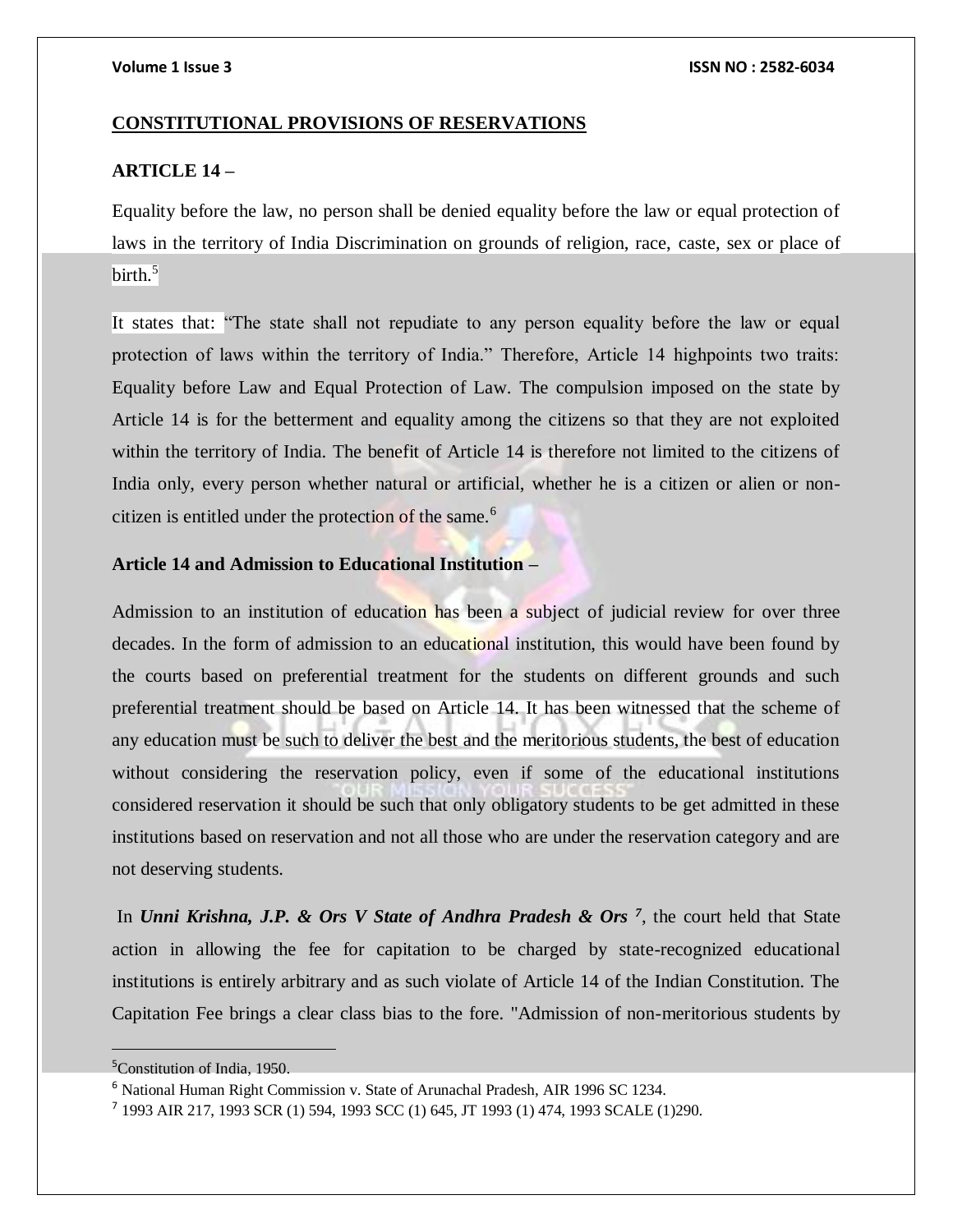charging capitation fees in whatever form strikes at the very root of the constitutional system and education system"

In *Pradeep Jain v Union of India<sup>8</sup>*, the court held that indiscriminately reserving the seats in the courses of M.B.B.S and B.D.S based on domicile or residency in the state is unlawful and invalid as in violation of Article 14.

# **ARTICLE 15(4) –**

"Nothing in this Article or Article 29(2) shall prohibit the State from making any special provision for the development of any socially and educationally backward class of people or the Scheduled Castes and Scheduled Tribes"<sup>9</sup> However, any 'special provision' as is appropriate under clause (4) of Article 15 must be for the advancement of individuals belonging to such groups and, accordingly, such special provision is not for the advancement of individuals who should not be protected by this clause. Also, clause (4) of Article 15 & 16 can't extend to all ambiguous reservation purposes.

In-State of M.P v Mohan Singh<sup>10</sup>, the Supreme Court ruled that while inmates belonged to the inferior class, they should be as responsible for punishment as other inmates if they violated the statute. In this sense, therefore, the invocation of Article 15(4) is utterly unjustified.

In *M. R. Balaji And Others vs State of Mysore,<sup>11</sup>* the State of Mysore issued an order according to Article 15(4) of the Constitution declaring all communities in favor of SEBCs and SCs / STs except the Brahmin community as socially and educationally backward and reserving a total of 75% of seats in educational institutions. Such orders were given quarterly, with minimal variation in reservation percentage. A similar order was given later in which 68 percent of the seats were reserved for SEBCs, SCs, and STs in all Engineering and Medical Colleges and Technical Institutions in the State. Once, SEBCs were split into two advanced-class groups and more backward classes.

 $\overline{a}$ 

 $10$  AIR 1996 SC 2106.

<sup>8</sup> AIR 1984 SC 1420.

<sup>9</sup> *Supra* note 5.

<sup>&</sup>lt;sup>11</sup> AIR 1963 SCR 439.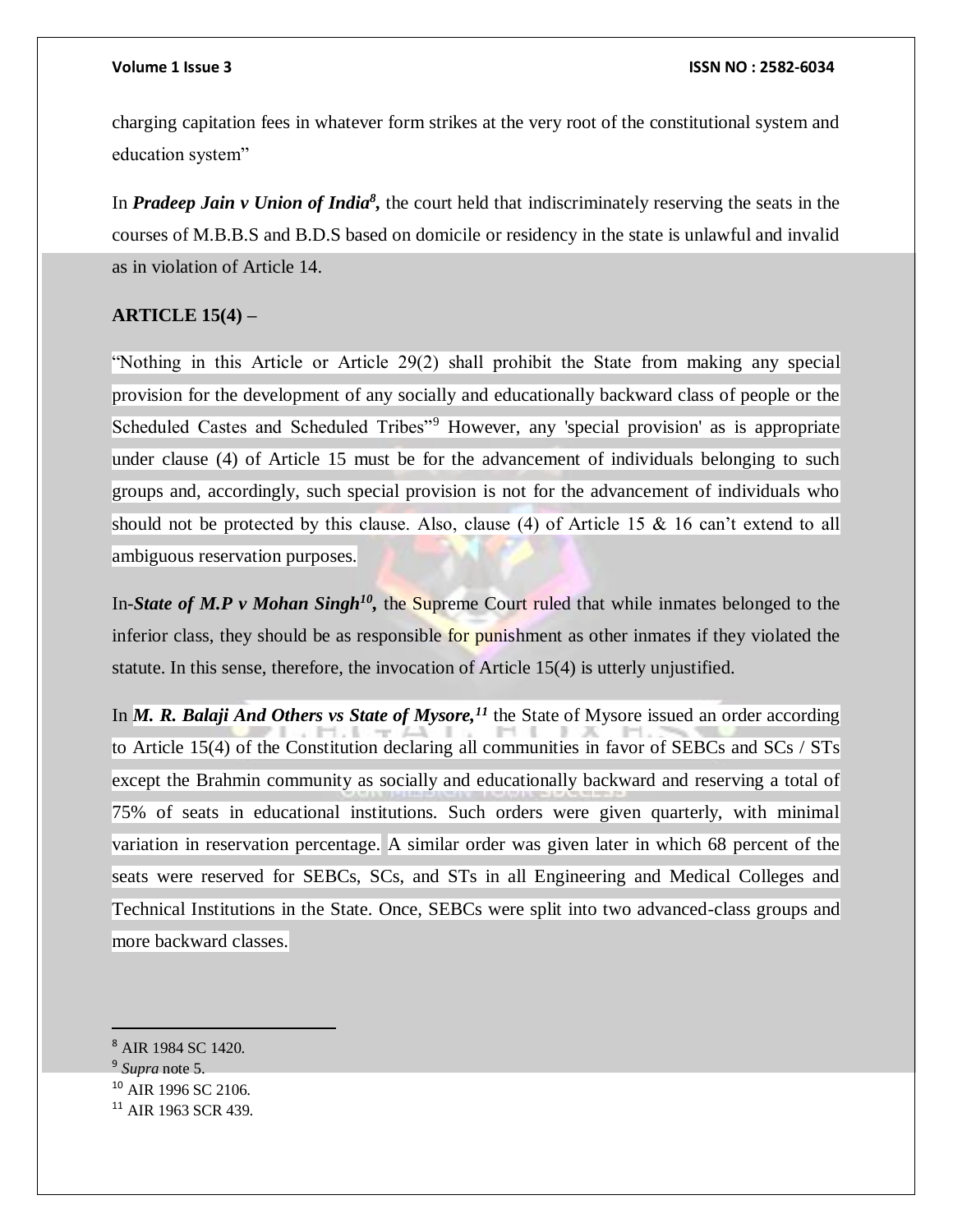## **ARTICLE 16 (4A) –**

"No entity in this article will avert the State from creating any provision for the arrangement of appointments or posts in favor of any retrograde class of citizens which, in the view of the State, is not satisfactorily epitomized in the services under the State"<sup>12</sup>

In *Indra Sawhney v. Union of India***<sup>13</sup>**, the court observed that Article 16(4A) did not consider or require a reservation for promotional purposes. The court further observed that while it was merely to say that at the initial stage of the career the disabled should be determined as a backward class, it would be unacceptable in the context of the concept of 'Equality of Opportunity' to say that such a person should be promoted at every stage of his career.

In the light of the Constitution 85th Amendment Act, 2001, in the case of **Jagdish Lal v State of**  Haryana,<sup>14</sup> the Supreme Court held that if reserved candidates (Dalits or Tribals) had been elevated to a general candidate earlier, their seniority in the new system would be ranked from the date of their admission to promotion.

# **ARTICLE 16(4B) –**

"Nonentity in this article will avert the State from considering any vacant vacancies of a year which are earmarked for being filled up in that year in agreement with any provision for reservation made under clause (4) or clause (4A) as a separate class of vacancies to be occupied up in any succeeding year or years and such class of vacancies shall not be well-thought-out together with the vacancies of the year in which they are being occupied up for determining the ceiling of fifty percent reservation on the total number of vacancies of that year"<sup>15</sup> Article 16(4B) lifts the carry-over vacancies limit of 50 percent. However, in the execution of the said **'Carry**  Forward Rule,<sup>16</sup>' the apex court ordered that consideration should be given on two things: unfilled vacancies and the time factor as decided in case of *M. Nagaraj v Indian Union***<sup>17</sup> .**

<sup>12</sup> Constitutional 77th Amendment Act, 1995.

<sup>13</sup> AIR 1993 SC 477; 1992 Supp 2 SCR 454.

<sup>14</sup> AIR 1997 SC 2366.

<sup>&</sup>lt;sup>15</sup> Constitutional 81st Amendment Act, 2000.

<sup>16</sup> Narender Kumar, Constitution of India (221).

<sup>&</sup>lt;sup>17</sup> AIR 2007 SC 71.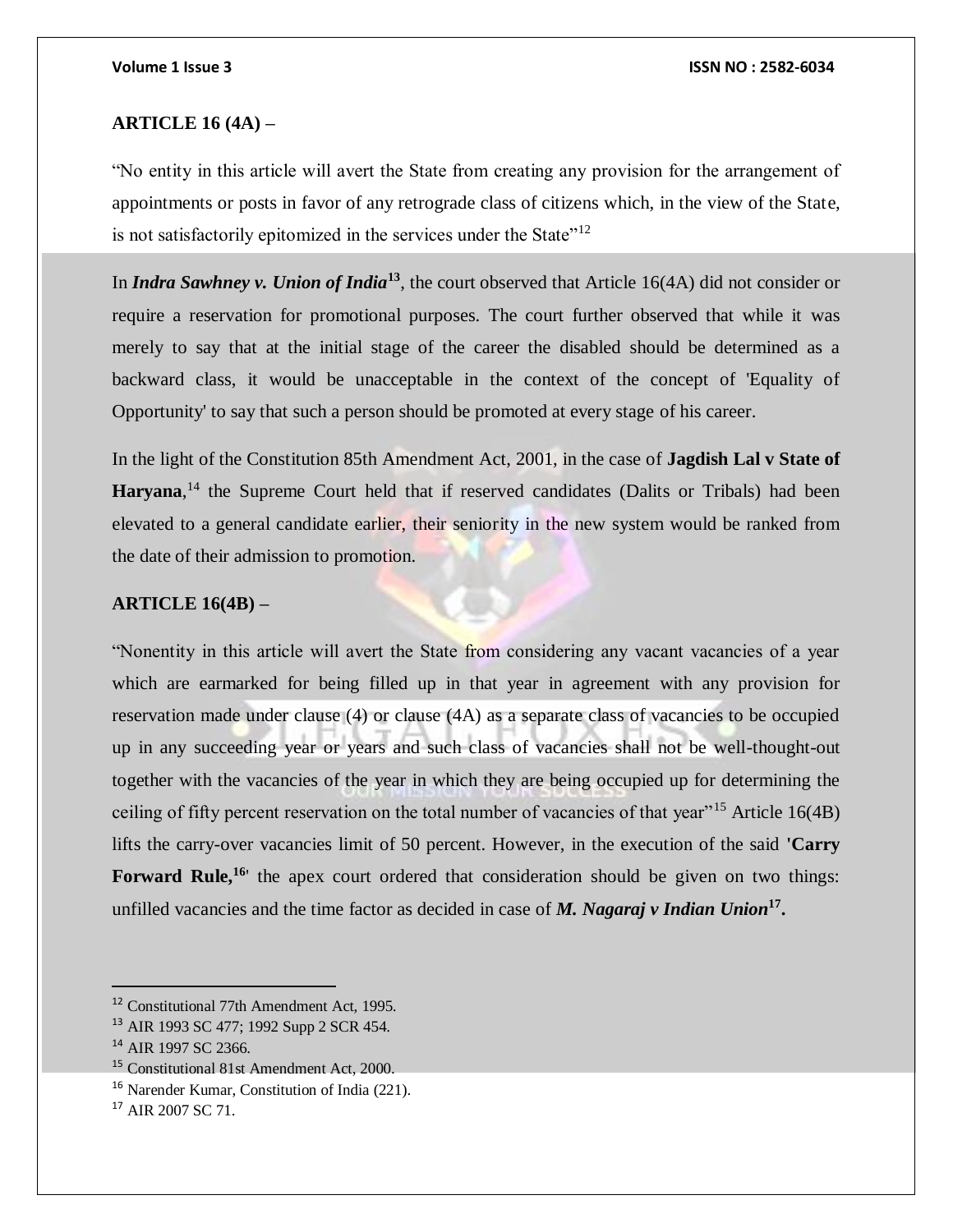The Constitution also prohibits discrimination according to Article 15, ineffectiveness under that provision Article 17 and human trafficking and forced labor, as provided for in Article 23. It provides for special representation in the Parliament by reserving seats for the SCs and the STs under Article 15, Article 330 and the same in the State Legislative Assemblies under Article 332. Nonetheless, instances of breaches of such provisions are at present quite obvious.

# **CONSTITUTION 124TH AMENDMENT ACT, 2019 –**

- Article 15(6) 'nothing in this article or subclause (g) of Article 19(1) or Article 29(2) shall prevent the state from making, —
- (a) any special provision for the advancement of any economically weaker sections of citizens other than those referred to in clauses (4) and (5); and
- (b) any special provision for the progression of any economically weedier sections of citizens supplementary to the classes mentioned in clauses (4) and (5) in so far as such special provisions relate to their admission to educational institutions comprising private educational institutions, whether assisted or unassisted by the State, other than the minority educational institutions mentioned to in clause (1) of Article 30, which in the case of reservation would be in accumulation to the existing reservations and subject to a maximum of ten percent of the total seats in each category."<sup>18</sup>
- Article  $16(6)$  "Nothing in this article shall prevent the State from making any provision for the reservation of appointments or posts in favor of any economically weaker sections of citizens other than the classes mentioned in clause (4), in addition to the existing reservation and subject to a maximum of ten percent. of the posts in each category."<sup>19</sup>

The fundamental purpose of bringing this 124th Amendment Act was that the economically weaker sections of citizens remained largely excluded from attending higher education institutions and public employment because of their financial inability to compete with economically more privileged people. The advantages of existing reservations according to

<sup>18</sup> The Constitution 124th Amendment Bill, 2019 (Bill No. 3 of 2019).

<sup>19</sup> *Supra* note 17.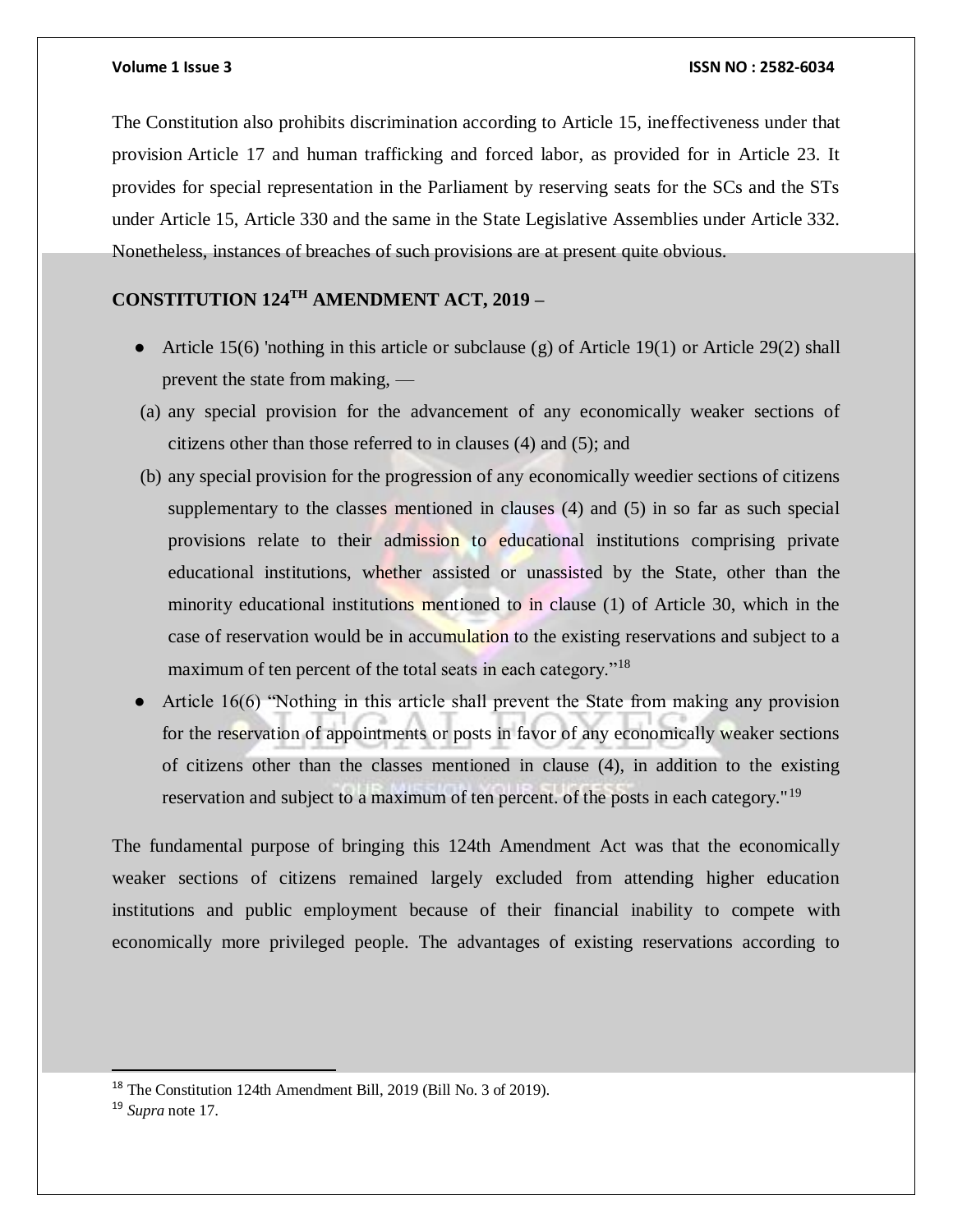clauses (4) and (5) of Article 15 and clause (4) of Article 16 are generally inaccessible unless they meet relevant social and educational retrograde requirements<sup>20</sup>

Whether or not the move passes the scrutiny of the Supreme Court will have to be seen. What is already evident, however, is the domino effect this move has had across the country. The Gujarat government has announced that the benefits of EWS quota will not be given to those who have settled in the state after 1978. The Andhra Pradesh government has said that it will carve out half of the 10% EWS quota for the Kapu sub-caste. Tejashwi Yadav from the Rashtriya Janata Dal has demanded that reservations be increased to 90%. The pattern is clear. Reservation policy has become a huge tool for vote mobilization rather than a corrective mechanism for the backwardness due to historic discrimination. $21$ 

### **CONCEPT OF CREAMY LAYER**

The concept of 'Creamy Layer' owes India's Supreme Court for its birth, because of the Indian Constitution Does not provide scope for the same. The term 'means-test and creamy layer' first found its mention in the landmark judgment of the Supreme Court in the Indra Sawhney vs Union of India<sup>22</sup> (also known as the Mandal Commission case), which was delivered on November 16, 1992, by a nine-judge Bench.

The creamy layer was then described as- "some members of a backward class who are socially, economically as well as educationally advanced as compared to the rest of the members of that community. They constitute the forward section of that particular backward class and eat up all the benefits of reservations meant for that class, without allowing benefits to reach the truly backward members"<sup>23</sup>

For the first time in 1971 the term creamy layer was introduced by the Sattanathan Commission, which reported that the "creamy layer" should be excluded from the reservation of civil posts and services granted to  $OBCs<sup>24</sup>$ , and with that, the principle of "creamy layer" was established by the

<sup>20</sup> *Supra* note 17.

<sup>&</sup>lt;sup>21</sup> Editorial, "Domino effect of EWS quotas", Hindustan Times, Jan 28, 2019.

<sup>22</sup> 1993 AIR SC 477; 1992 Supp 2 SCR 454.

<sup>&</sup>lt;sup>23</sup> Indra Sawhney v. UOI, AIR 1993 SC 477.

<sup>&</sup>lt;sup>24</sup> Dr Pallavi Gupta, Backward Class Reservation and Concept of Creamy Layer (Deep and Deep Publications Pvt Ltd., 2012).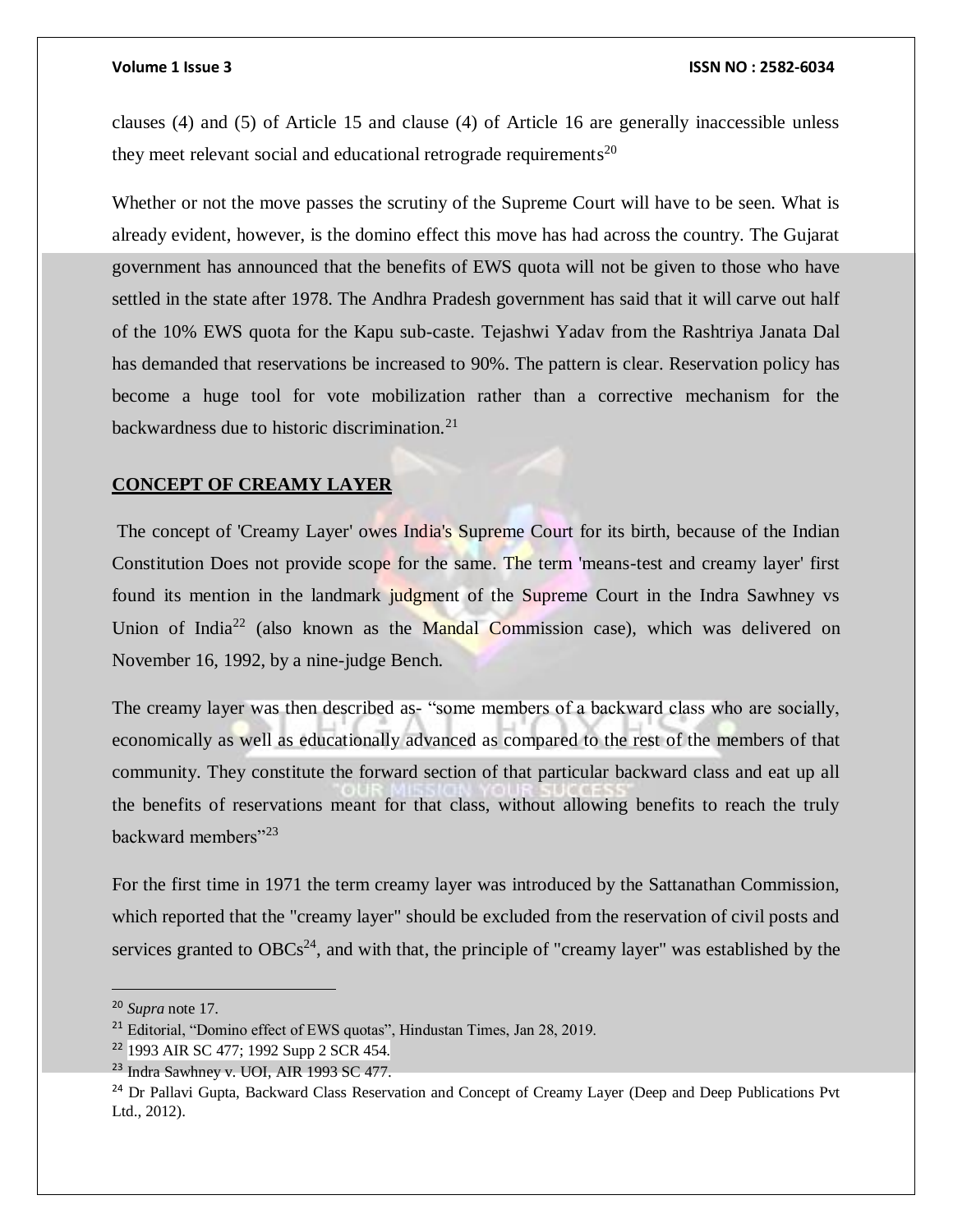Supreme Court to exclude the advanced sections of the backward class groups for reservation purposes. Though it eventually alienated the society into backward and forward classes.

Creamy Layer Chronology:

- In 1980, the Mandal Commission report recommended that Other Backward Classes (OBCs) be given a 27 percent reservation in jobs.
- In 1990, the government of the V.P. Singh declared such a 27 percent reservation in government jobs for the OBCs.
- In 1991, the government of Narasimha Rao initiated a reform to give priority among the OBCs to the weaker sections while granting the quota of 27 percent.

Thereafter a committee is known as the "Justice Ram Nandan Committee" was formed to identify the 'Creamy layer' between backward classes, socially and educationally. They tabled their report on 16 March 1993, which the Government accepted. It was thus issued to the Indian Government in column 3 of the schedule. Later the Supreme Court, in the case of Ashok Kumar Thakur v State of Bihar<sup>25</sup> removed the criteria laid down by the State of Bihar and Uttar Pradesh for the identification of the "creamy layer," excluding the affluent section in favor of the backward classes to promote employment.

## Creamy layer pertinent to SC/ST:

In the case of M. Nagaraj & Others vs Union of India & Others<sup>26</sup>, the question arose concerning the validity of the following four constitutional amendments, claiming that those amendments made by the government were intended to reverse the judgments of the Court in the case of Indra Sawhney, 1992

77<sup>th</sup> Constitutional Amendment Act, 1995: The decision of Indra Sawhney had held that only in initial appointments and not promotions there should be reservation. But the government inserted Article 16(4A) into the Constitution through this amendment, allowing the state to make reservation provisions in matters of promotion for employees of  $SC / ST$  if the state thinks they are not adequately represented.

 $\overline{a}$ 

### <sup>26</sup> AIR 2006 SCC 212.

<sup>&</sup>lt;sup>25</sup> AIR 1996 SC 75.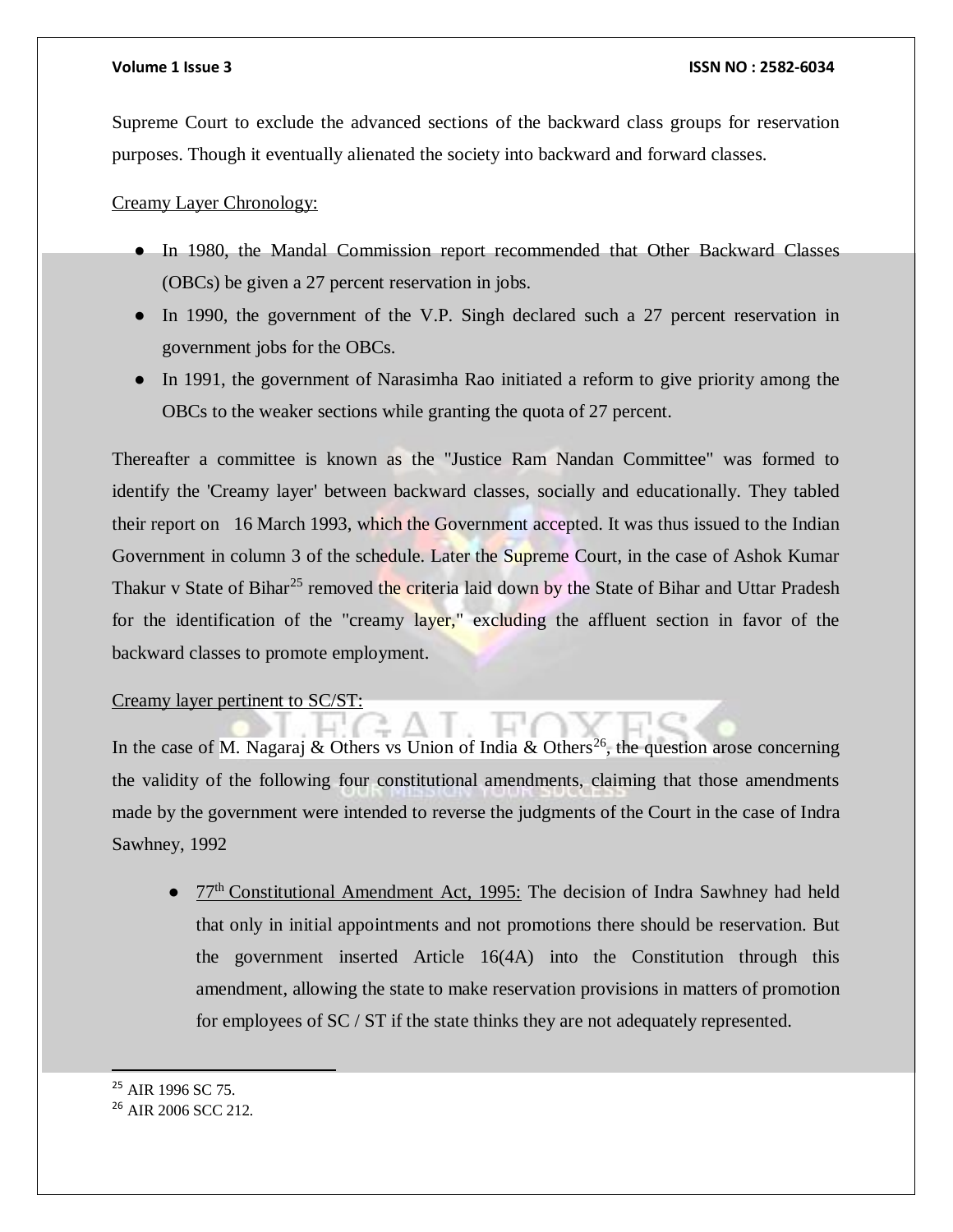- $81<sup>st</sup>$  Constitutional Amendment Act, 2000: It implemented Article 16(4B), which states that a particular year's unfilled SC / ST quota, when carried forward to the next year, will be handled separately and not clubbed with that year's regular vacancies. While the Indra Sawhney Case Supreme Court capped the reservation quota at 50 percent, the government, through this amendment, ensured that the 50 percent limit for such unfilled post forwarded was set at 50 percent.
- 82<sup>nd</sup> Constitutional Amendment Act, 2000: It inserted a condition at the end of Article 335 that allows the State to make any provision for relaxation in qualifying marks for members of the SC / STs in any examination or lowering of evaluation standards, for reservation in matters of promotion to any class or class of services or posts related to Union or State affairs. (Article 335 recognizes that special measures need to be taken to equalize the claims of SCs and STs on services and posts.)
- 85<sup>th</sup> Constitutional Amendment Act, 2001: It provided that the promotion reservation can be applied with 'consequential seniority' with retrospective effect from June 1995 that government servants belonging to the SCs and STs.

Although the Five-Judges Bench in Nagaraj case upheld the constitutional validity of all four amendments, in this case, the Supreme Court's following two validations became the bone of contention:

- First: In the matter of promotions, the Court declared that the State is not bound to make a reservation for SC / ST. However, if they wish to exercise their authority and make some provision, the State shall obtain, in addition to accordance with Article 335, quantifiable data demonstrating backwardness of the class and inadequacy of that class's representation in public jobs.
- Second: It also reversed its earlier stance in the case of Mandal, where it removed the definition of the creamy layer on SCs / STs (which applied to OBCs). The Nagaraj verdict made it clear that while the State has valid reasons, it shall ensure that its reservation does not result in an excessive breach of the ceiling-limit of 50%, or the destruction of the creamy layer principle, or the indefinite extension of the reservation. Thus, in this verdict, the Court extended the creamy layer principle also to SCs and STs.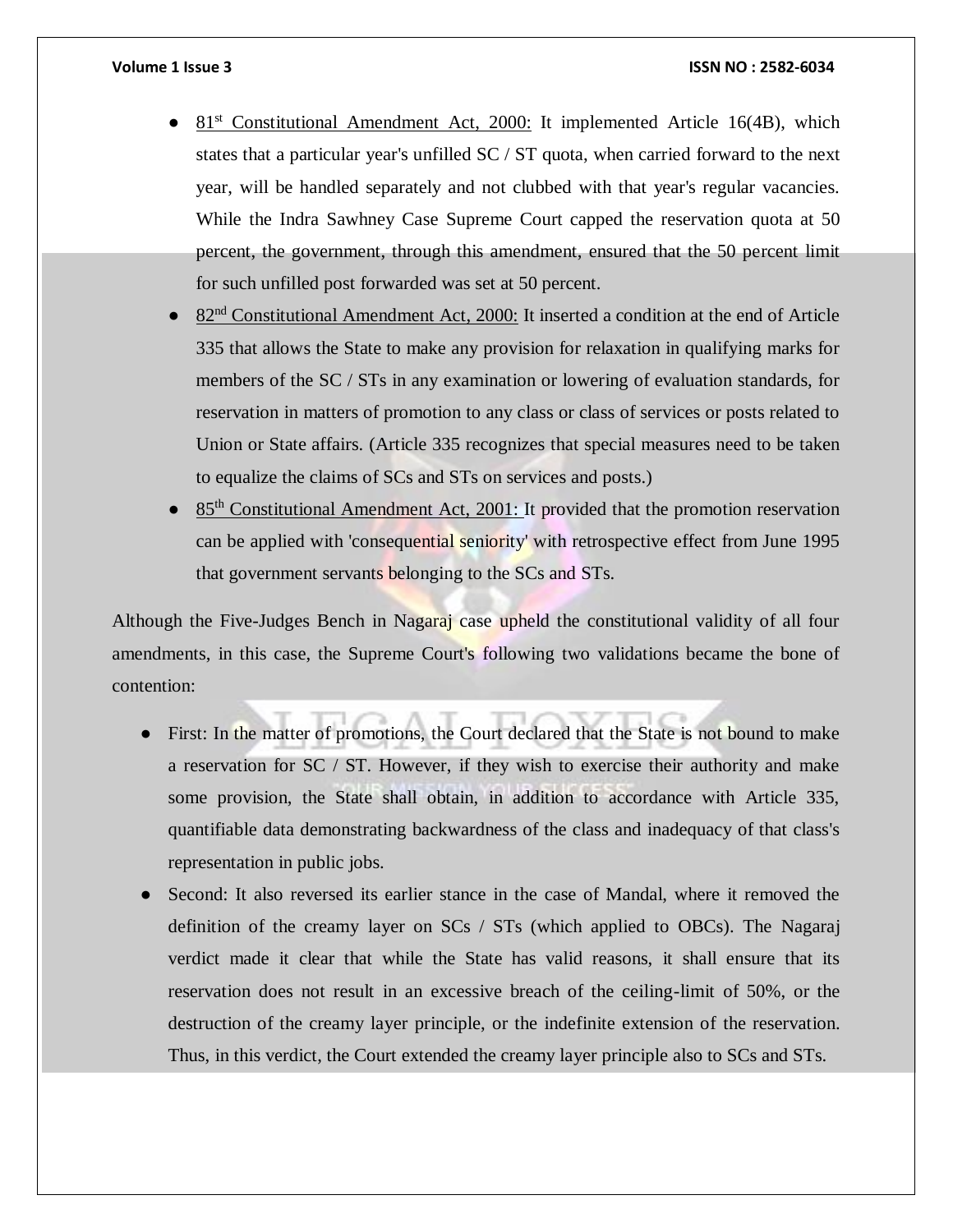The Court, which clarified its position in the case of *Jarnail Singh vs Lachhmi Narain Gupta*, refused to refer the above matter to a larger bench.

However, it invalidated the requirement for States to collect quantifiable data on the backwardness of SCs and STs while granting a quota in promotions as set out in the Nagaraj Court's verdict, but states need to back it up with adequate data showing an inadequate representation of SCs & STs within the framework. The Court followed the Nagaraj decision on the creamy layer principle of excluding the well-off among SC / ST communities from availing the profit.

The Court held that Scheduled Castes / Scheduled Tribes communities' socially, educationally and economically advanced cream must be excluded from reservation benefits in government services to transfer quota benefits to the weakest of the weaker individuals and not be snatched away by members of the same class who were in the "top creamy layer".

The Court also observed that the weaker sections will not be elevated if only the creamy layer inside that class bags all the coveted public sector jobs and perpetuates themselves, leaving the rest of the class as backward as they were.

## **CONCLUSION AND SUGGESTION**

The constitution's framers were designed to establish a casteless, classless society. We wanted to elevate the downtrodden segment of society and give them a dignified life by concentrating on their work, education, and social standing. Thus, the cornerstone of the reservation definition was rooted in Equality and Justice, in a nutshell. With time the whole was derailed from his track, however. Thus, several shortcomings of reservation policies were brought into the notice after reviewing various dimensions of the government's reservation policy-protected under Articles 15 and 16. To eradicate those shortcomings and achieve the desired goals of the reservation policy, humble suggestions of the authors may be considered as follows:

● A constitutional amendment is needed to remove the ambiguity of the word 'backward class,' as alluded to in Articles 15 and 16. Several times these terms give rise to misunderstanding because women, children, and people living below the poverty line are